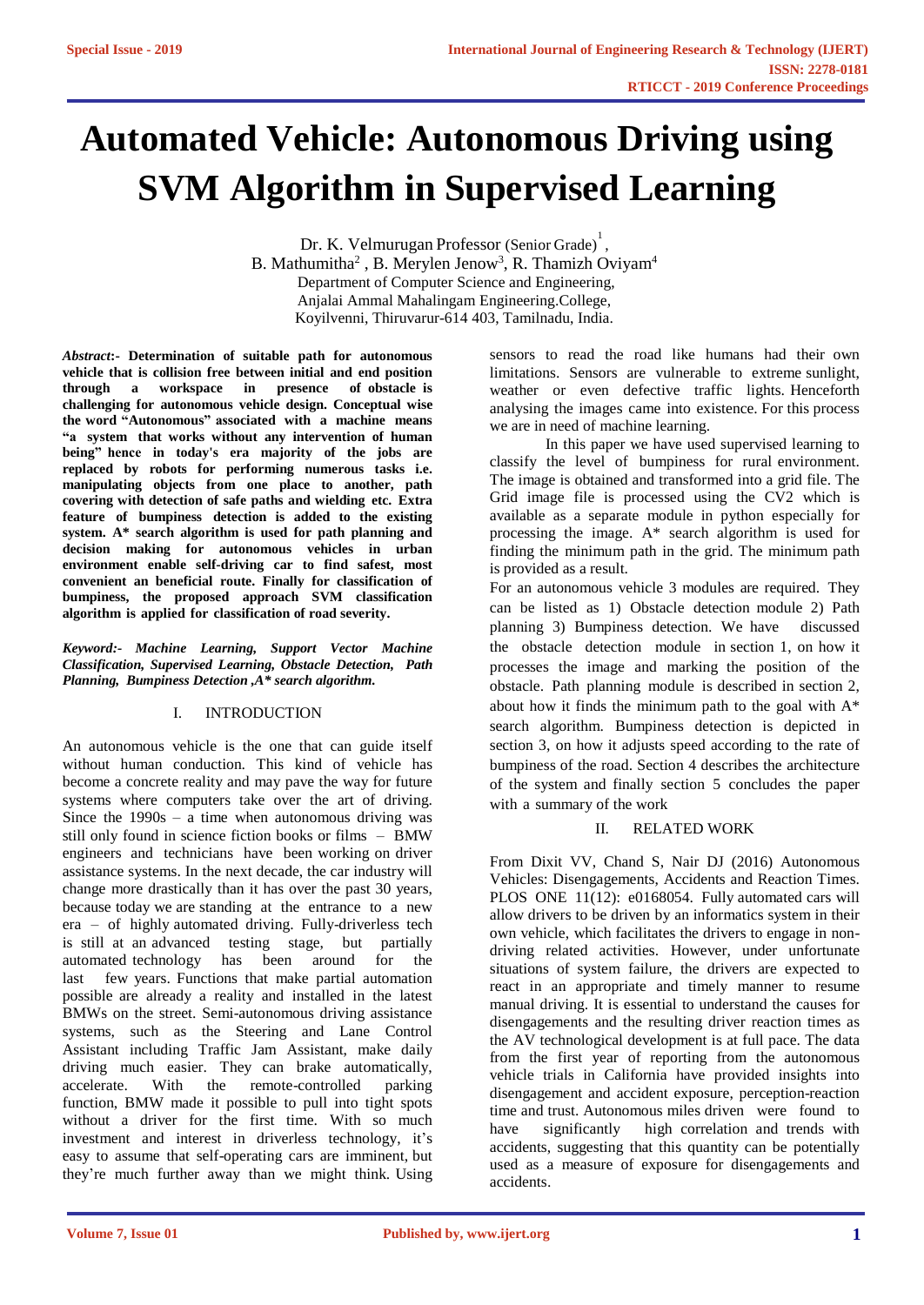From "Autonomous vehicles and their impact on road infrastructure and user safety" by Anna Skarbek- Zabkin, Marcin Szczepanek.The rapid development of autonomous cars technology and the interest of companies and corporations in the creation of their own vehicles of this type indicates that intelligent technologies on the road are the future of transport. It is a chance to improve road safety and turn towards ecological thinking about transport. In addition, autonomous mobility improves the mobility of people with disabilities and older people. The most serious problem of common infrastructure for conventional and autonomous vehicles is to solve legal problems. This solution requires the development of common rules for self-aware vehicles for all countries, making ethical decisions, and who is at fault for causing an accident: vehicle manufacturer, system manufacturer used in the vehicle, or driver – passenger. The commencement of cooperation at the government level in the field of road automation in Poland was announced by the Minister of Infrastructure and Construction Andrzej Adamczyk and the Minister of Energy Krzysztof Tchorzewski during the international conference "Autonomous future of the road transport". It was organized by the Motor Transport Institute in Warsaw. Over four hundred representatives of the automotive industry and the business world as well as scientists have registered to participate in the meeting. Among them are guests from Israel, the United States, Germany and Belarus. First, the autonomous cars will appear in enclosed areas, i.e. it will be testing under special supervision.

However, their full commercial use is planned for around 2025. Then all guidelines for self-steering cars will be created.

### III. PROPOSED SYSTEM

### *1. Obstacle Detection*

Object detection refers to the capability of computer and software systems to locate objects in an image/scene and identify each object. Object detection has been widely used for face detection, vehicle detection, pedestrian counting, web images, security systems and driverless cars. There are many ways object detection can be used as well in many fields of practice. Here we have used Image AI, a python library that lets programmers and software developers easily integrate state-of-the-art computer vision technologies into their existing and new<br>applications, using just few lines of code. To applications, using just few lines of code. To perform object detection using **ImageAI,** all you need to do is

- 1.Install Python on your computer system
- 2.Install **ImageAI** and its dependencies
- 3. Download the Object Detection model file

4. Run the code which contains the codes to invoke the methods in objection detection class (which is as few as 10 lines)

5.After detecting the objects mark those positions in black colour.

After doing these steps obstacle marked grid image is sent for path planning.



### 2. PATH PLANNING

The grid image file with the obstacle positions marked is received. Using the A\* search algorithm.

Algorithm to find the minimum path:

 $//A*$  search algorithm

1. Initialize the open list

2. Initialize the closed list put the starting node on the open list (you can leave its f at zero)

- 3. while the open list is not empty
- a) find the node with the least f on the open list, call it "q" b) pop q off the open list
- c) generate q's successors and set their parents to q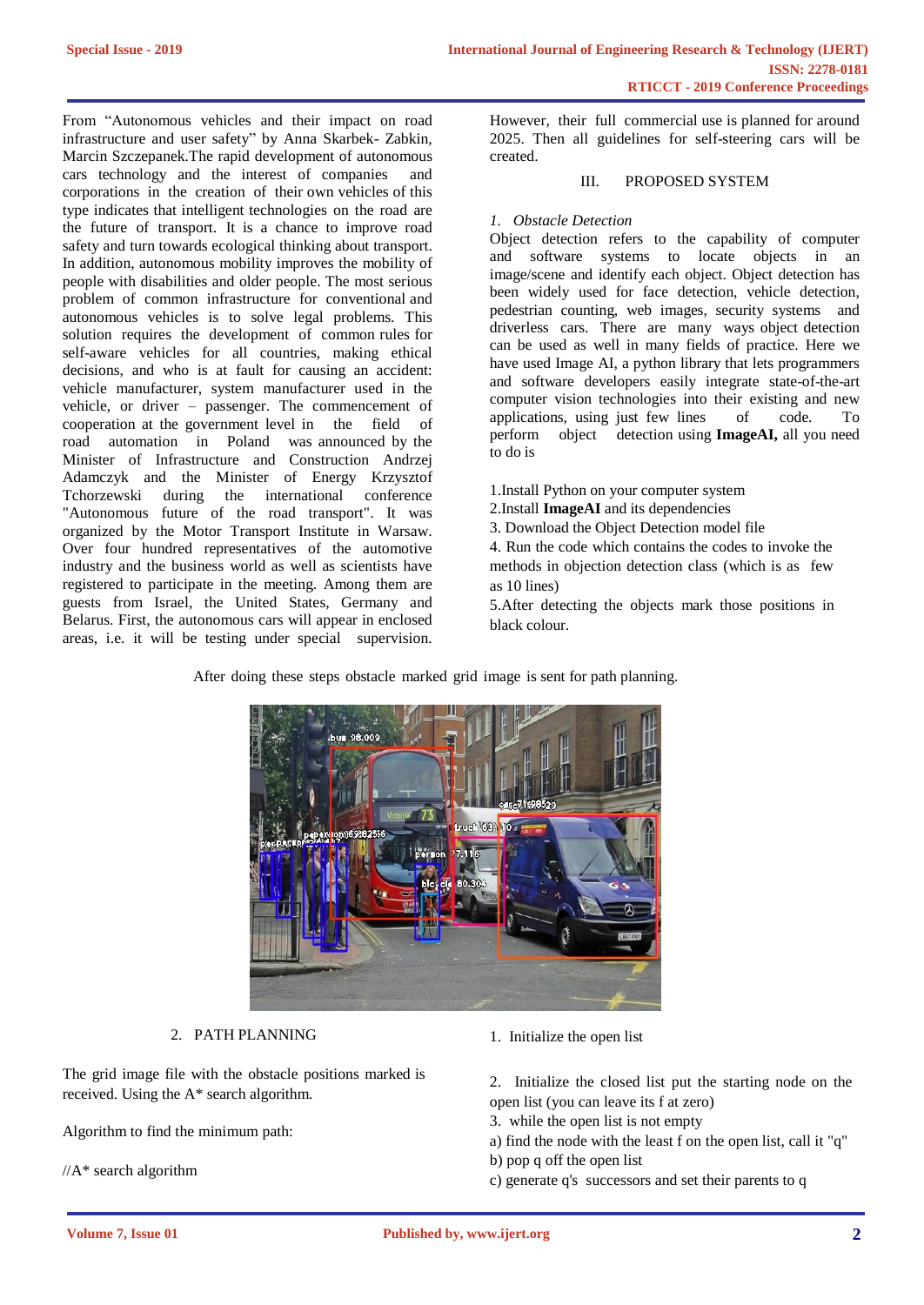d) for each successor

i) if successor is the goal, stop search successor.g =  $q.g +$ distance between successor and q

 $successor.h = distance from$  goal to successor successor.f  $=$  successor.g + successor.h

ii) if a node with the same position as

successor is in the OPEN list which has a lower f

than successor, skip this successor. iii) if a node with the same position as successor is in the CLOSED list which has a lower f than successor, skip this successor otherwise, add the node to the open list . end (for loop). e) push q on the closed list end (while loop)



What A\* Search Algorithm does is that at each step it picks the node according to a value-'**f**' which is a parameter equal to the sum of two other parameters –

'**g**' and '**h**'. At each step it picks the node/cell having the lowest '**f**', and process that node/cell.

 $g$  = the movement cost to move from the starting point to a given square on the grid, following the path generated to get there.

 $h =$  the estimated movement cost to move from that given square on the grid to the final destination. This is often referred to as the heuristic, which is nothing but a kind of smart guess.

Here we use Euclidean distance to find **h**.

 $h = sqrt$  ( (current\_cell.x – goal.x)2 +(current\_cell.y – goal.y)2

### 3. BUMPINESS DETECTION

For Bumpiness level detection Support Vector Machine (SVM) algorithm is used. Support vectors are data points that are closer to the hyper plane and influence the position and orientation of the hyper plane. Using these support vectors, we maximize the margin of the classifier. Deleting the support vectors will change the position of the hyper plane. These are the points that help us build our SVM. In SVM, we take the output of the linear function and if that output is greater than 1, we identify it with one class and if the output is -1, we identify is with another class. Since the threshold values are 1 and -1 in SVM, we obtain this reinforcement range of values  $([-1,1])$  which acts as margin. To implement the SVM algorithm we use the Scikit learn library and just call the related functions to implement the SVM model. The number of lines of code reduces significantly too few lines than the normal program without using the library.

SVM algorithm is used to draw a hyper plane between the classified set of classes. In our case the classes would be fast and slow. Based on the ups and downs the classification is done. According to this classification the speed control system is instructed about the rate of speed that should be followed.

)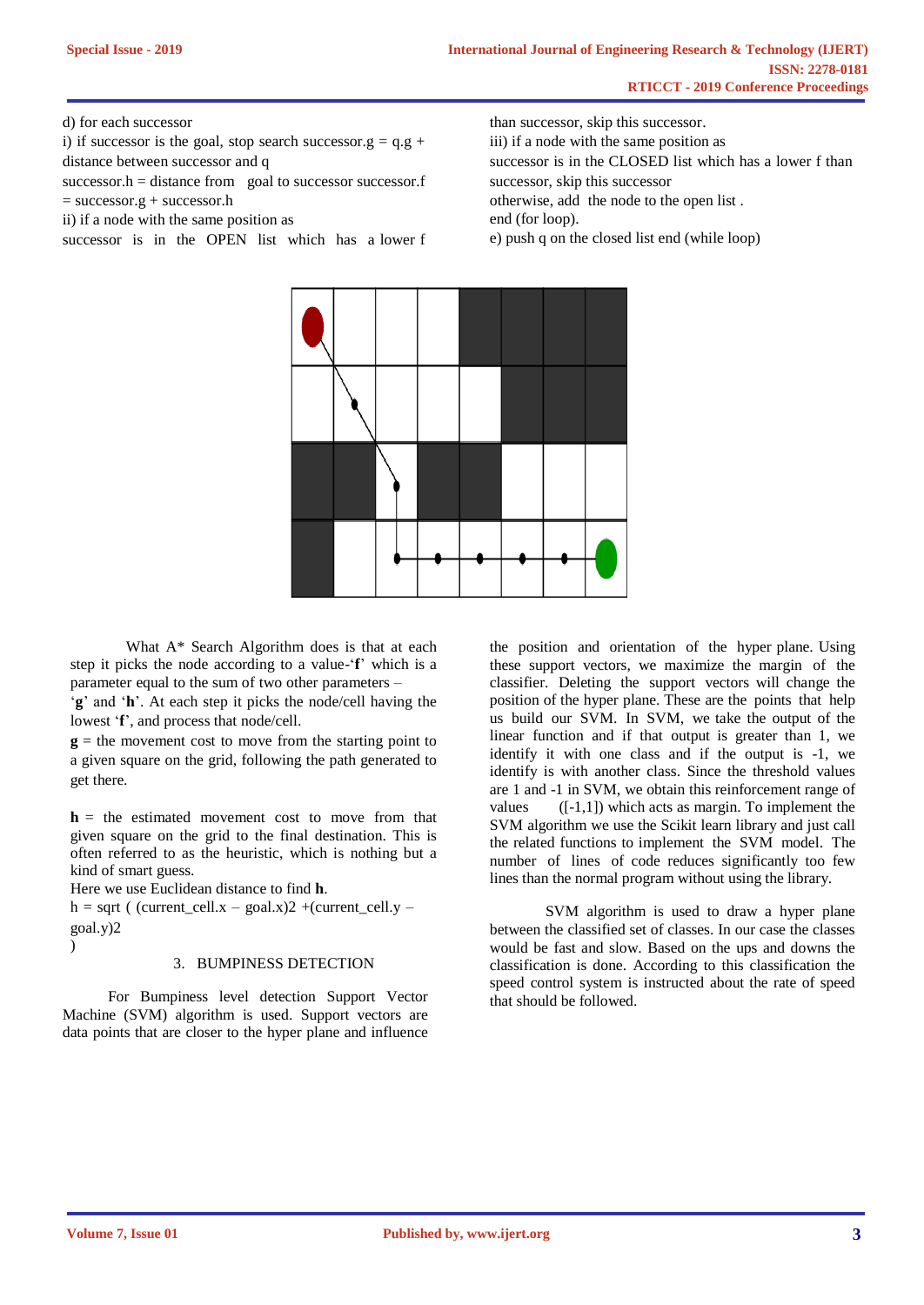## **Support Vector Machines**



### 4. ARCHITECTURE

The system architecture comprises of above described modules with input and output of the system. The input is given a frame of the video stream

from the camera. That frame is processed by the system

for detecting the obstacle and finding an obstacle free minimum path.<br>The

system architecture is depicted as follows:



### IV. RESULT AND IMPLEMENTATION

Classifying the bumpiness level with the SVM algorithm had resulted in an accuracy of 92% which is optimal than any of the classification algorithms.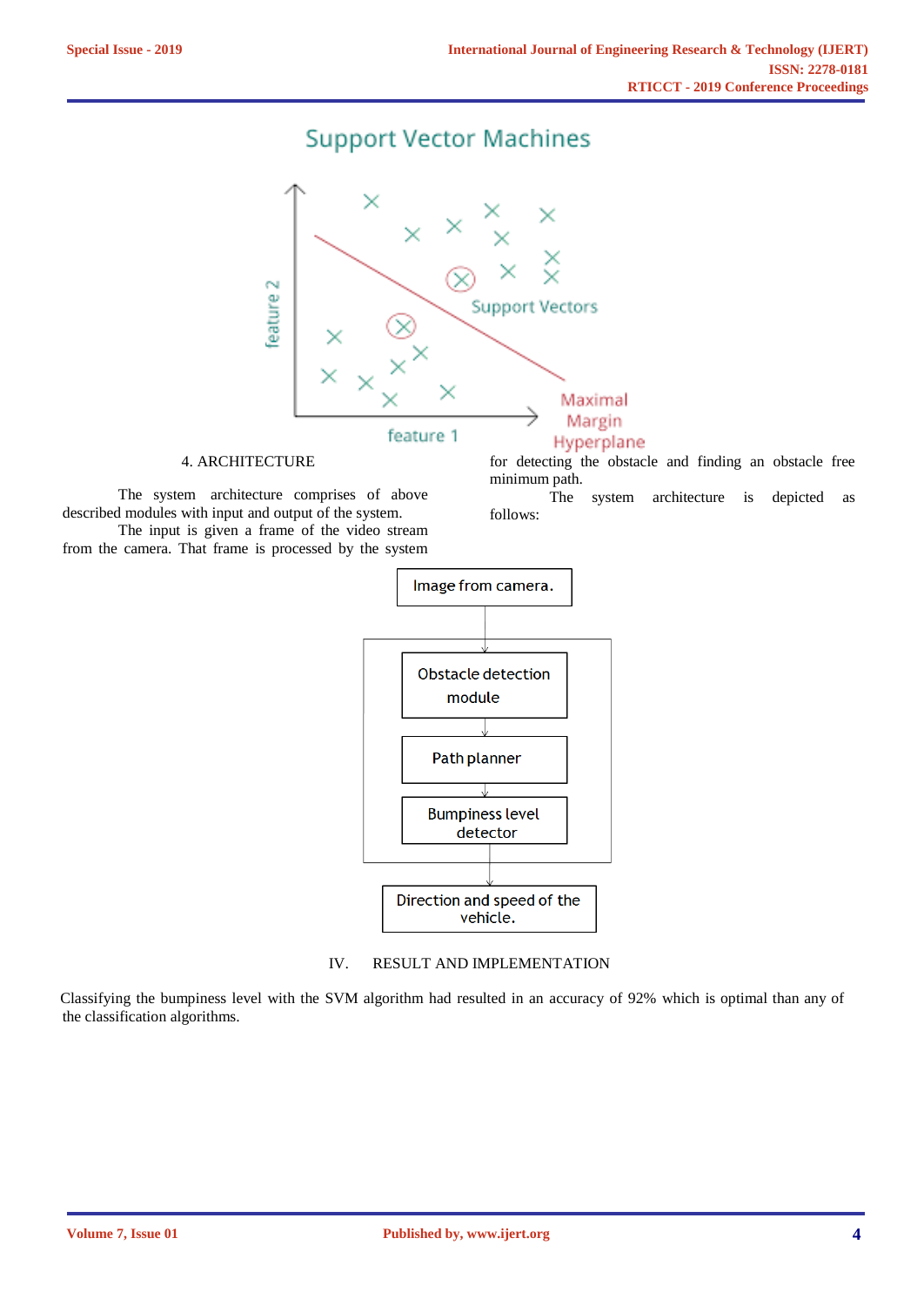

The length of the code is also reduced in obstacle detection with the help of ImageAI module which adds efficiency to the system.

### V. CONCLUSION

These labeled data were then used as training and testing data in a supervised learning algorithm (SVM) to establish a decision boundary. This decision boundary can then be used to automatically classify bumpiness level as high or low. In this paper we only

used two features, but this concept can be extended to many additional features. The data were limited in this article for illustration purposes.

At present, in case of SVM algorithm works in real-time on on-board computers. In urban environment, the operating speed of cars is one magnitude greater, so it requires special computers designed for autonomous driving for real-time running. Further possibility for speeding up our method can be the differential processing of roads.

### ACKNOWLEDGEMENT

We have taken efforts in this project. However, it would not have been possible without the kind support and help of many individuals and organizations. We would like to extend our sincere thanks to all of them.

We would like to express our very great appreciation to Dr.K.Velmurugan, Head of Computer Science Department for his valuable and constructive suggestions during the planning and development of this research work. His willingness to give his time so generously has been very much appreciated. We would also like to extend our thanks to the technicians of the laboratory of the Computer Science department for their help in offering us the resources in running the program.

#### REFERENCES

- [1] TU-Automotive, **"Driverless vehicles will continue to dominate auto headlines to automotive [online],"**April,2016,available: http://analysis.tuauto.com/autonomous- car/driverless-vehicles-
- willcontinue-dominate- [auto-headlines](http://analysis.tuauto.com/autonomous-car/driverless-vehicles-willcontinue-dominate-auto-headlines) [Accessed:10-April-2018]. [2] L. Fridman, D. E. Brown, M. Glazer, W. Angell, S.
- Dodd,B.Jenik,J. Terwilliger, J. Kindelsberger, L. Ding, S.Seaman,H.Abraham,A.Mehler,A.Sipperley, Pettinato, B. Seppelt, L. Angell, B. Mehler, and B. Reimer, **"Mit autonomous vehicle technology study: Large-scale deep learning based analysis of driver behavior and interaction with automation,"** Nov 2017, available: https://arxiv.org/abs/1711.06976.
- [3] WHO, **"Global status report on road safety 2015. world health organization,"** 2015.
- [4] Sean O'Kane (The Verge), **"History of autonomous car** [online],"available: http://research.omicsgroup.org/index.php/ History of autonomous car [Accessed: 21- April-2018].
- [5] D. A. Pomerleau, **"Alvinn: An autonomous land vehicle in a neuralnetwork,"** in Advances in neural information processing systems, 1989,pp. 305–313.
- [6] Q. Chen, U. Ozguner, and K. Redmill, **"Ohio state university at the 2004 darpa grand challenge: developing a**  completely autonomous Systems, vol. 19, no. 5, pp. 8–11, 2004.
- [7] K. Mahelona, J. Glickman, A. Epstein, Z. Brock, M. Siripong, andK. Moyer, **"Darpa grand challenge,"** 2007.
- [8] N. Spinrad, **"Google car takes the test,"** Nature, vol. 514, no. 7523, p.528, 2014.
- [9] Michael McAleer (The Irish Times), **"Audi's self-driving a8: drivers can watch youtube or check emails at 60km/h [online],"** July 11, 2017, available: https://www.irishtimes.com/life -andstyle/motors/audi-sself-driving-a8- drivers-can-watch-youtube-orcheck-emails-at-60km-h-1.3150496 [Accessed: 19-April-2018].